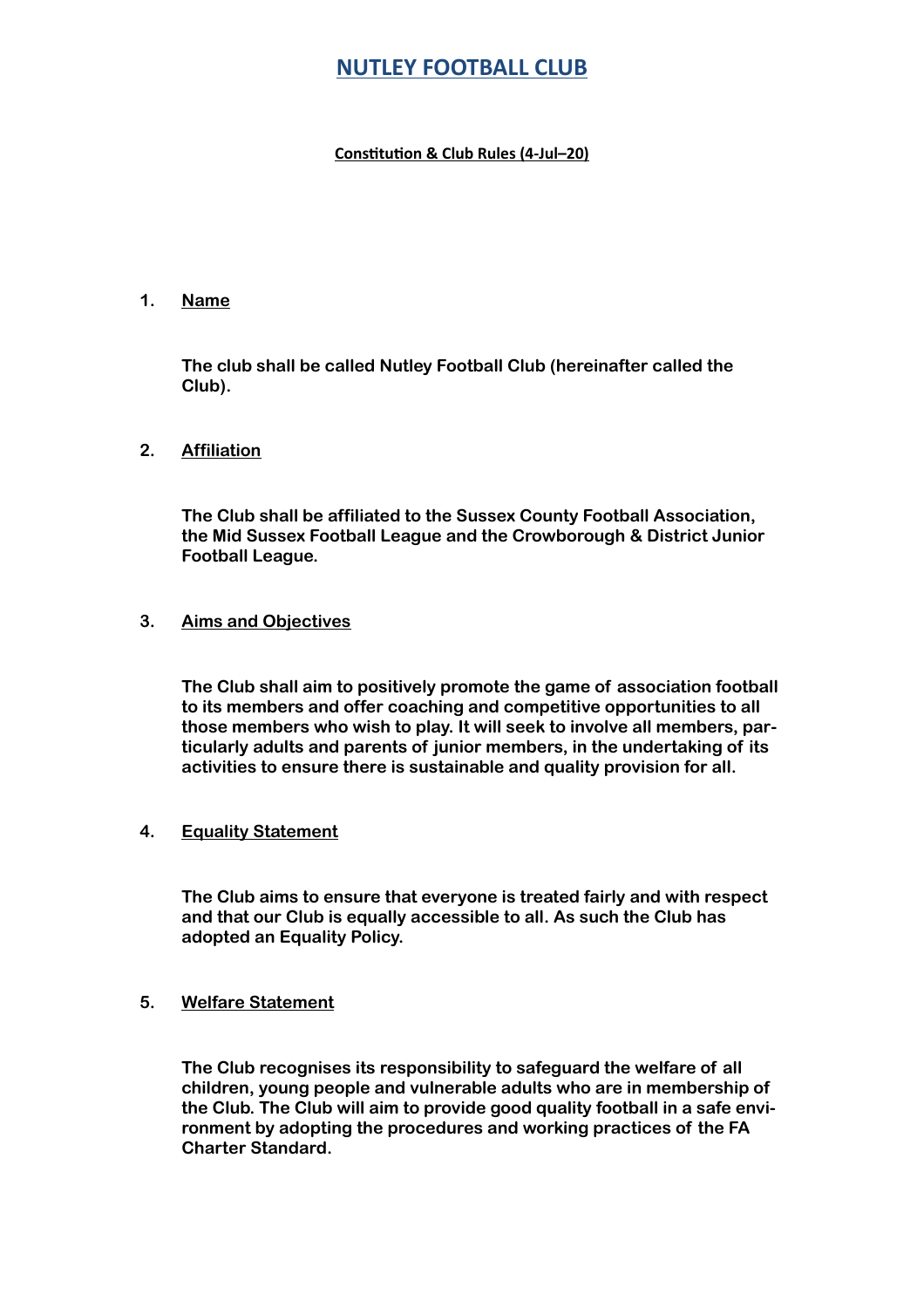## **6. Membership**

- **6.1 The Club shall consist of the Officers and the members.**
- **6.2 In accepting membership, a person agrees to abide by the Constitution of the Club and the decisions of the Club Management Committee.**
- **6.3 All members are also required to abide by the appropriate FA Football Code of conduct.**
- **6.4 The Management committee shall be responsible for considering whether applications for membership should be accepted. This decision shall be made in accordance with the Equality statement in paragraph 4.**
- **6.5 Members under the age of sixteen shall be considered as junior members.**
- **6.6 Junior members shall not have the right to vote at Committee meetings, but are entitled to elect two representatives who shall have the right to vote.**
- **7. Membership Fees**
- **7.1 Membership and Match Fees shall be set at the Annual General Meeting. The level of fees shall distinguish between those members who are in full-time employment, members who are unemployed or in full-time education and junior members.**
- **7.2 Annual membership fees shall be collected in August of each year and are payable to the Club Treasurer. No member will be eligible to represent the Club if he/she has not paid the agreed Membership by the start of the playing season or fails to pay the agreed Match Fees.**

## **8. Management Committee**

**8.1 The Management Committee will act for the members of the Club and shall be comprised of the following nominated Officers: Chairperson, Secretary, Treasurer, Welfare Officer, Fixture Secretary, Fund Raising Secretary, Team Managers, & one player representative from each team.**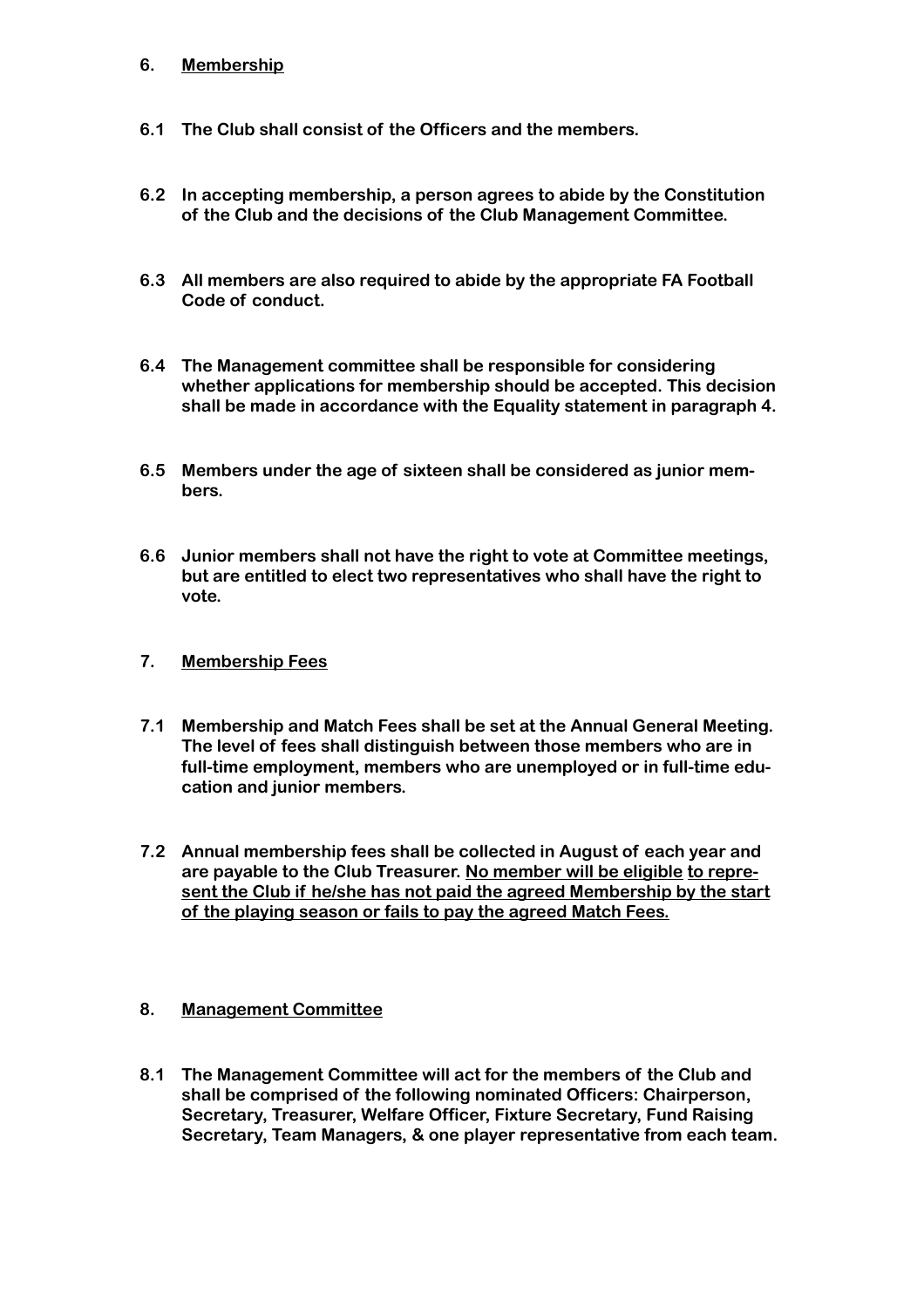- **8.2 These Officers shall be appointed at the Annual General Meeting and hold their posts for a calendar year, but may seek re-election at the following year's AGM.**
- **8.3 Any liabilities incurred shall fall upon the membership of the Club providing the Management Committee acts in accordance with the Constitution, in honesty and good faith.**
- **8.4 The Management Committee shall meet bi-monthly (or when determined by the Chairperson) and the Secretary will convene all meetings.**
- **8.5 The quorum necessary for Management meetings shall be four.**
- **8.6 The Management Committee shall be responsible for interpreting the Club Constitution in relation to the operation of the Club's affairs. Proposed amendments to the Constitution can only be agreed at the AGM.**
- **8.7 Responsibility for all property owned or leased by the Club rests with the Management Committee.**
- **8.8 The Management Committee is responsible for the recruitment and management of all professional staff employed by the Club.**
- **9. Finance**
- **9.1 All monies raised by, or on behalf of the Club shall be applied to further the aims and objectives of the Club and for no other purpose.**
- **9.2 The Club Treasurer is responsible for collecting membership subscriptions and maintaining the financial accounts of the Club detailing all income received and expenditure made.**
- **9.3 The financial year of the Club starts on 1st June and ends 31st May.**
- **9.4 The funds of the Club shall be lodged at a bank or building society in an account in the name of the Club. All cheques, drafts, etc. drawn on this account shall be signed by two of the following officers, Chairperson, Secretary or Treasurer.**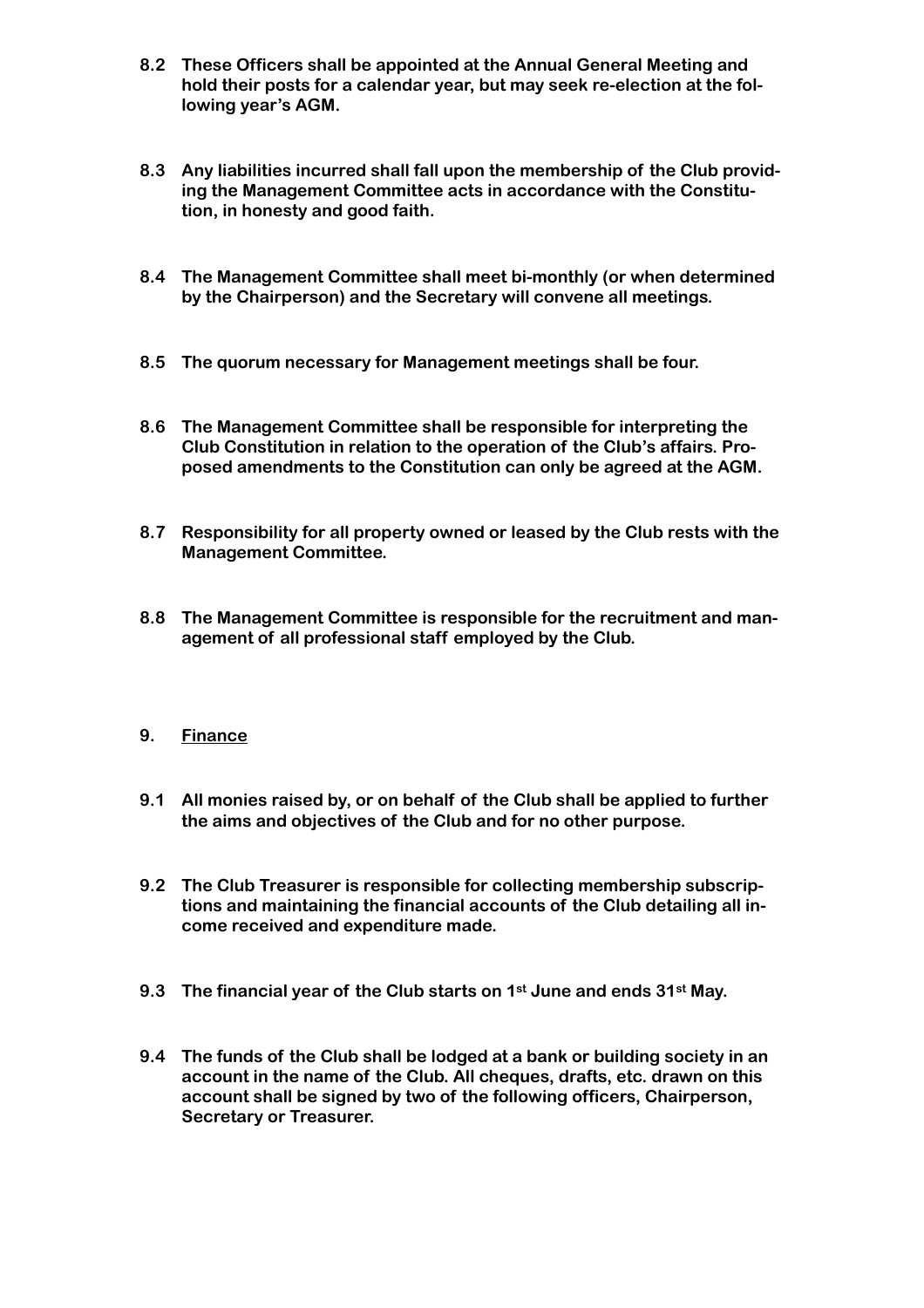## **10. Annual General Meeting and other meetings**

- **10.1 The Annual General Meeting (AGM) of the Club shall be held in July of each year or within three months of the end of the Club's financial year. At this meeting the annual report of the Management Committee and the audited statement of accounts up to the end of the financial year shall be presented.**
- **10.2 The Secretary shall give no less than 21 days notice of the date of the AGM to all members.**
- **10.3 All elections of Officers shall be confirmed at the AGM. The Secretary should receive all nominations for Officer's posts not less than fourteen days prior to the AGM. Nominations shall require two supporting signatures from members of the Club eligible to vote. No nominations can be accepted from the floor of the meeting.**
- **4. The dates of the AGM and the Management Committee meetings shall be determined at the previous meeting. In addition, the Chairperson may call a meeting when he or she considers it necessary or desirable, or upon the written request of at least three members of the Management Committee.**
- **5. The quorum for general meetings shall be five members present who are eligible to vote.**
- **6. An Extraordinary General Meeting (EGM) shall be called by an application in writing to the Secretary signed by not less than two members. The Management Committee shall have the discretion to call an EGM by decision of a simple majority of its members.**
- **11. Voting Procedures for all meetings**
- **11.1 All members entitled to vote at meetings shall have equal voting rights.**
- **11.2 A motion shall be carried by a simple majority of those present and voting, except when the motion is a Constitutional amendment, which shall require a two-thirds majority.**
- **11.3 In the event of equal votes being cast, the Chair shall have a casting vote in addition to a deliberate vote.**
- **12. Discipline and Appeals**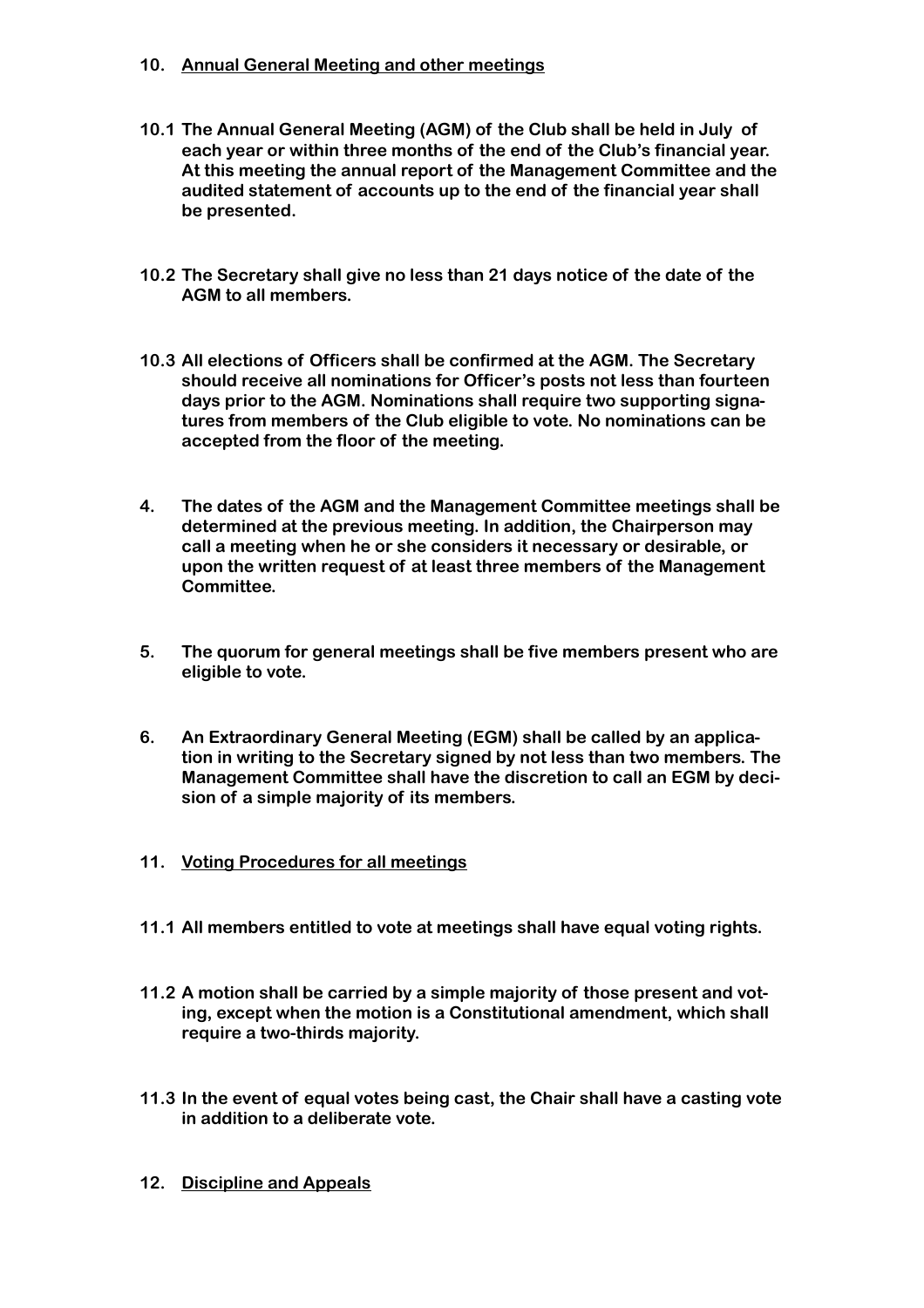- **12.1 The Management Committee shall have the authority to take appropriate disciplinary action against any member or employee of the Club and the discretion to terminate membership or employment if any person is found guilty of conduct deemed detrimental to the Club.**
- **12.2 Should a disciplinary issue involve the Welfare of a child or vulnerable adult then the Area Association Welfare officer will be informed.**
- **12.3 All individuals have the right of Appeal to any disciplinary decision made by the Management Committee.**
- **12.4 Any request made for an Appeal Hearing should be made to either the Secretary or Chairperson within 14 days of the Disciplinary decision.**
- **12.5 An Appeal Hearing should be convened within 14 days of the request for an Appeal being submitted.**
- **12.6 An Appeal Hearing should be convened by a member of the Management Committee and no more than four additional Club members who are independent of the original Disciplinary Hearing and subsequent decision.**
- **13. Dissolution procedures**
- **13.1 In the event of the Club ceasing to exist and following the discharge of all debts and liabilities, any assets at the time of dissolution shall become the property of the Sussex County FA. No member shall obtain any asset from the Club.**
- **13.2 The Club may be wound up upon a motion proposed and seconded by Club members and passed by a two-thirds majority at a special meeting convened for that purpose following a written request signed by two members of the Club.**
- **14. Review of the Constitution**
- **1. This Constitution should be reviewed a minimum of once every two years.**
- **2. Any amendments to the Constitution can only be agreed at the Club's AGM.**